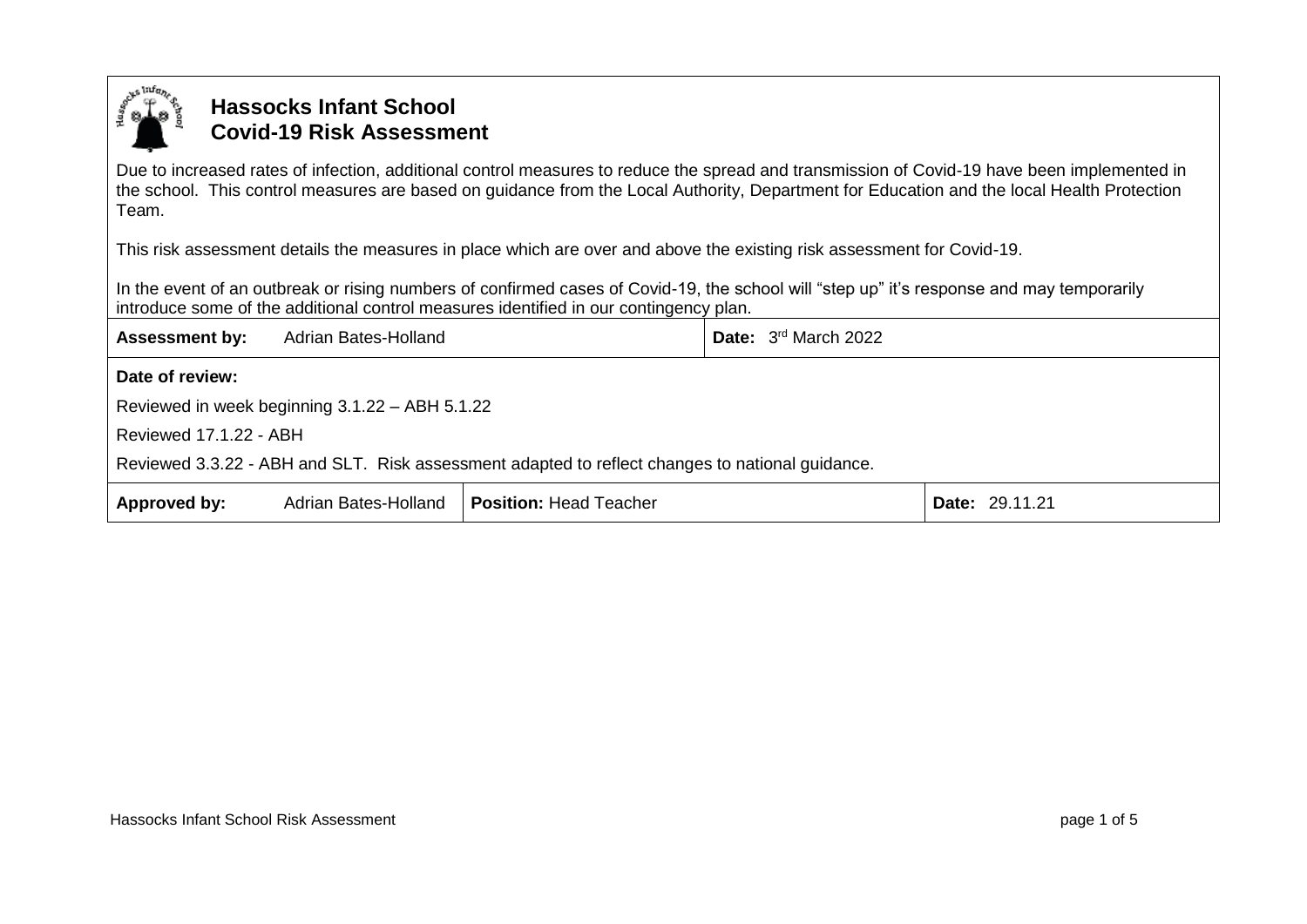| <b>Significant Hazards</b><br>and Associated Risks<br>Those hazards which<br>may result in serious<br>harm or affect several<br>people | Those who<br>might be<br>harmed<br>Persons at risk<br>from the<br>significant<br>hazards identified | <b>Control Measures (CM's):</b><br>Controls, including relevant sources of guidance<br>(e.g. Generic Risk Assessments, Guidance from Provider,<br>etc.). Specific CM's not included in the generic RA<br>(e.g. briefings, actions by leaders / participants,<br>qualifications / experience of supervisors)                                                                                                                                                                                                                                                                                                                                                                                                                                                                                                                                                   | <b>Review</b><br><b>Additional CM's</b><br>required?<br>If existing CM's<br>cannot be met or<br>circumstances have<br>changed | <b>Residual</b><br><b>Risk Rating</b><br>(High $/$<br>Medium /<br>Low) |
|----------------------------------------------------------------------------------------------------------------------------------------|-----------------------------------------------------------------------------------------------------|---------------------------------------------------------------------------------------------------------------------------------------------------------------------------------------------------------------------------------------------------------------------------------------------------------------------------------------------------------------------------------------------------------------------------------------------------------------------------------------------------------------------------------------------------------------------------------------------------------------------------------------------------------------------------------------------------------------------------------------------------------------------------------------------------------------------------------------------------------------|-------------------------------------------------------------------------------------------------------------------------------|------------------------------------------------------------------------|
| Risk of transmission of<br>Covid-19 due to<br>increasing rates of<br>infection in the school<br>and local community.                   | Adults and<br>children<br>Wider school<br>community                                                 | $\hat{x}$ Parents should notify the school if a child tests<br>positive for Covid-19 using the normal absence<br>procedures.<br>$\hat{x}$ Staff should inform the Head Teacher if they test<br>positive for Covid-19.<br>The school will record the test result and monitor<br>⊀≿<br>numbers of positive cases.<br>Contact tracing in school will not take place in line<br>with national guidance. The number of cases of<br>Covid-19 will be monitored and the Head Teacher<br>will contact the local Health Protection Team for<br>guidance in the case of an outbreak.<br>$\hat{\mathcal{R}}$ Parents and carers will be informed when there are<br>5 or more cases in a class or group.<br>The school will have a contingency plan and will be<br>☆<br>prepared to step measures up or down following<br>guidance from the local Health Protection team. |                                                                                                                               | Significantly<br>reduced                                               |
| Risk of transmission of<br>Covid-19 due to contact<br>with an infected<br>individual.                                                  |                                                                                                     | Staff, parents and members of the school<br>☆<br>community should continue to follow national<br>guidance on testing and isolation.<br>Individuals who have symptoms of Covid-19 should<br>☆<br>take a test in line with national guidance.<br>Individuals who test positive for Covid-19 should<br>☆<br>not attend school and should follow government<br>guidance on self-isolation.                                                                                                                                                                                                                                                                                                                                                                                                                                                                        |                                                                                                                               | Significantly<br>reduced                                               |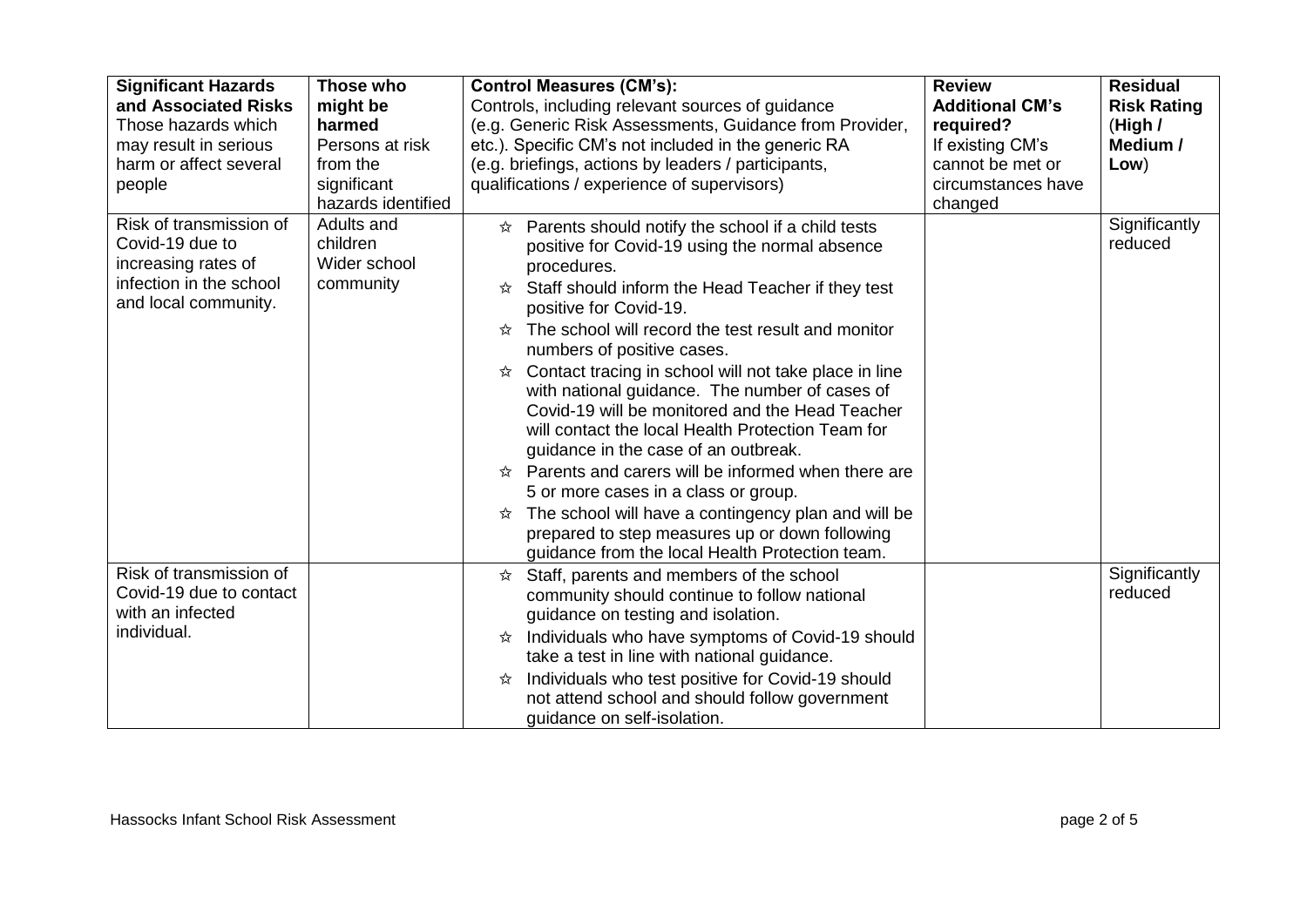| Risk of transmission<br>through aerosols.  | Staff and visitors to the school are supported to<br>☆<br>wear a face covering if they wish to. A small stock<br>of face coverings will be maintained in the First Aid<br>room.<br>Staff will be encouraged to wear face coverings | Significantly<br>reduced |
|--------------------------------------------|------------------------------------------------------------------------------------------------------------------------------------------------------------------------------------------------------------------------------------|--------------------------|
|                                            | when administering first aid.<br>$\hat{\mathcal{R}}$ Staff should wear a face covering when supervising                                                                                                                            |                          |
|                                            | a child who is symptomatic and waiting to be<br>collected.                                                                                                                                                                         |                          |
|                                            | The school will follow <i>guidance</i> on the use of PPE.<br>Face masks, disposable gloves and aprons will be<br>accessible for all staff to use.                                                                                  |                          |
| Close contact with an<br>individual who is | $\hat{x}$ Any child or adult who develops symptoms of<br>Covid-19 during the school day should go home.                                                                                                                            | Significantly<br>reduced |
| displaying symptoms of<br>Covid-19.        | Children who develop Covid-19 symptoms should<br>☆<br>wait in the First Aid room or the Nurture Room until<br>they are collected by an adult. They should be<br>supervised by a designated adult.                                  |                          |
|                                            | The isolation room should be locked after use and<br>a sign added to the door advising that the room is<br>closed until it has been thoroughly cleaned.                                                                            |                          |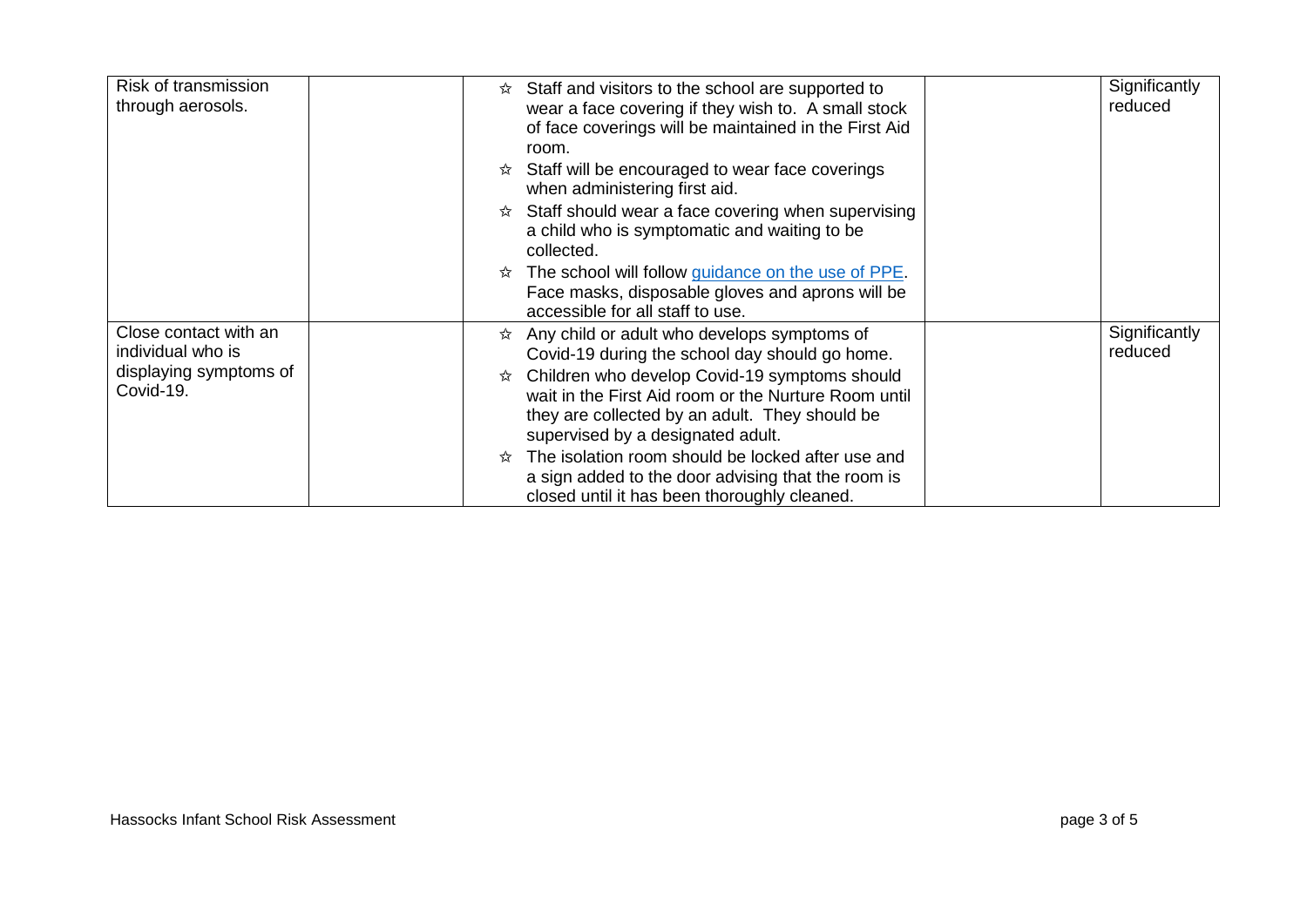| Transmission of Covid-  | Children and staff should wash their hands<br>ኢዮ                | Significantly |
|-------------------------|-----------------------------------------------------------------|---------------|
| 19 through contact with | thoroughly and regularly throughout the day.                    | reduced       |
| infected surfaces.      | As a minimum, children should wash their hands<br>☆             |               |
|                         | when they arrive at school, before eating, after                |               |
|                         | visiting the toilet and after coughing or sneezing.             |               |
|                         | Classroom staff will regularly remind children of the<br>☆      |               |
|                         | importance of good hygiene and how to wash their                |               |
|                         | hands thoroughly.                                               |               |
|                         | Children will be reminded about the "catch it, bin it,<br>☆     |               |
|                         | kill it" approach. A "sniffle station" will be available        |               |
|                         | in every classroom with access to a lidded bin,                 |               |
|                         | soap and visual prompts.                                        |               |
|                         | Hand sanitiser and access to a sink / soap will be              |               |
|                         | provided for visitors to use.                                   |               |
|                         | $\hat{\mathbf{x}}$ Cleaners will ensure that frequently touched |               |
|                         | surfaces are cleaned thoroughly at the end of each              |               |
|                         | day.                                                            |               |
|                         | The school will follow national guidance on<br>☆                |               |
|                         | cleaning in educational settings.                               |               |
| Increased risk of       | Classroom staff should ensure that teaching<br>☆                | Significantly |
| transmission of Covid-  | spaces are adequately ventilated by opening doors               | reduced       |
| 19 through crowded      | and windows.                                                    |               |
| and poorly ventilated   | When it is too cold to keep doors and windows<br>☆              |               |
| spaces.                 | open, staff should refresh the air by opening doors             |               |
|                         | and windows at break times, lunch times and times               |               |
|                         | when the room is not being used.                                |               |
|                         | The fan in the PPA room should be turned on when<br>☆           |               |
|                         | a number of staff are working in this space to                  |               |
|                         | ensure a supply of fresh air.                                   |               |